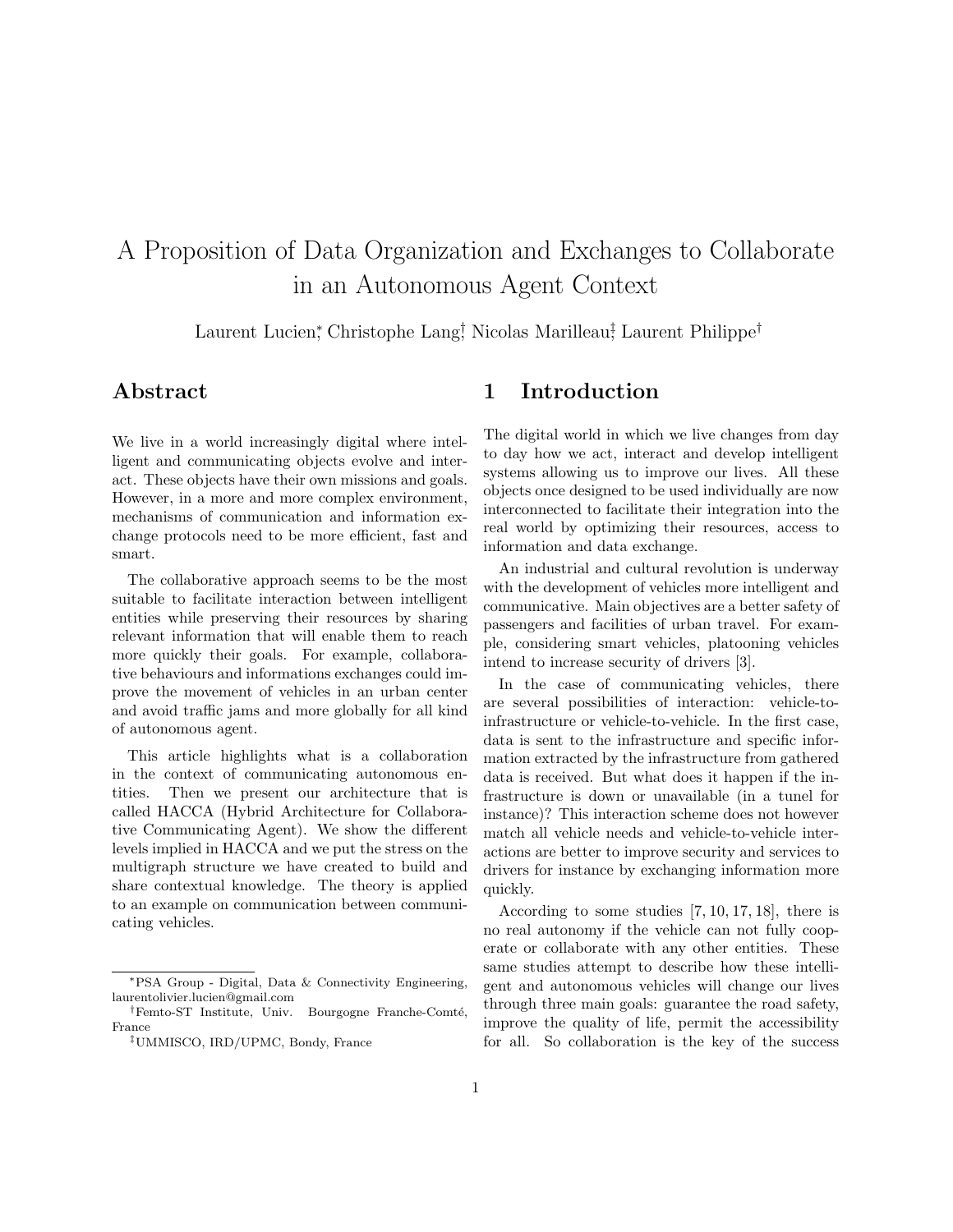of such applications. Thanks to exchanges and new ways to retrieve data, new kinds of distributed intelligence could be investigated and developed. Nevertheless, determining the collaboration is one of the major lock to design such applications. Indeed, smart objects networks are complex systems as the dynamic results from a huge amount of exchanges.

In the Multi-Agent Systems literature, several works tackle the collaboration domain [8, 12, 19, 21]. Due to the variety of mobile smart objects, a large variety of collaboration scheme exists but exchanges between connected objects are often specific to the application domain. We can note a lack of domainexpert oriented methods providing concepts and tools to qualify and study the collaboration in a complex system, such as a transportation system [13]. Thus, we tackle the problematic of collaboration and promote methods, concepts and tools to qualify exchanges between mobile entities (vehicles, drones, etc) evolving in a complex environment (city, forest). Introducing and describing collaboration between mobile entities should enhance their journey and their efficiency. For that, we take advantage of agent based systems for which the versatility allows to describe real systems by interactions between autonomous entities. In this paper, we present an hybrid agent architecture that can be used to model collaborative exchanges between mobile entities and its assessment as a autonomous vehicle model in a multi-agent system.

In section 2 of this article, we first propose a definition of the concept of collaboration and some questions we must answer when a collaboration process is implemented. According to this definition, we present related work and technical challenges in section 3 to implement a collaborative behaviour. In the next section, we present our collaborative agent architecture (HACCA - Hybrid Architecture for Collaborative Communicating Agent) which answers technical challenges. Then, in section 5, we explain how data is organized and how agents communicate data. At last, an example is presented using this organization in section 6.

## 2 Collaboration viewed as the refinement of Cooperation

In this section, a general analysis on collaboration is given as a preambule of a short overview about communication between agents. It permits to refine our point of view on collaboration and outline linked issues in the domain of multi-agent systems.

In the domain of Multi-Agent Systems, cooperation and collaboration concepts highlight interactions between agents and cognition: it needs some coordination actions and conflict resolution algorithms to achieve tasks [11]. Nevertheless there are differences between collaboration which is "a form of interaction who is interested in how to distribute the work among several agents, whether it is centralized or distributed technics" and cooperation that "remains the prerogative of beings capable of having an explicit project therefore cognitive agents." [4] Collaboration is thus considered as cooperation refined by the development of a mutual understanding associated with a shared point of view of the task being solved by several interacting individuals [1, 20].

In the context of mobile objects like communicating vehicles, collaboration intends to achieve an individual mobility objective while performing a collective local task, by exchanging information between two or more mobiles. It is an intentional and cognitive process: it also results from the wishes of each mobile which collaborates with an effort of sharing selected information and a common vision of the goal to be reached.

Given this definition of collaboration, answering the following questions is a first way to illustrate and qualify collaboration in a complex system composed of smart objects:

- Who collaborates? Two or more mobiles able to understand each other to exchange information or/and to share resources.
- Why collaborate? To reach more easily and more quickly an objective or to satisfy a personal need or a desire.
- When collaborate? When a blocking situation prevents the realization of the objectives or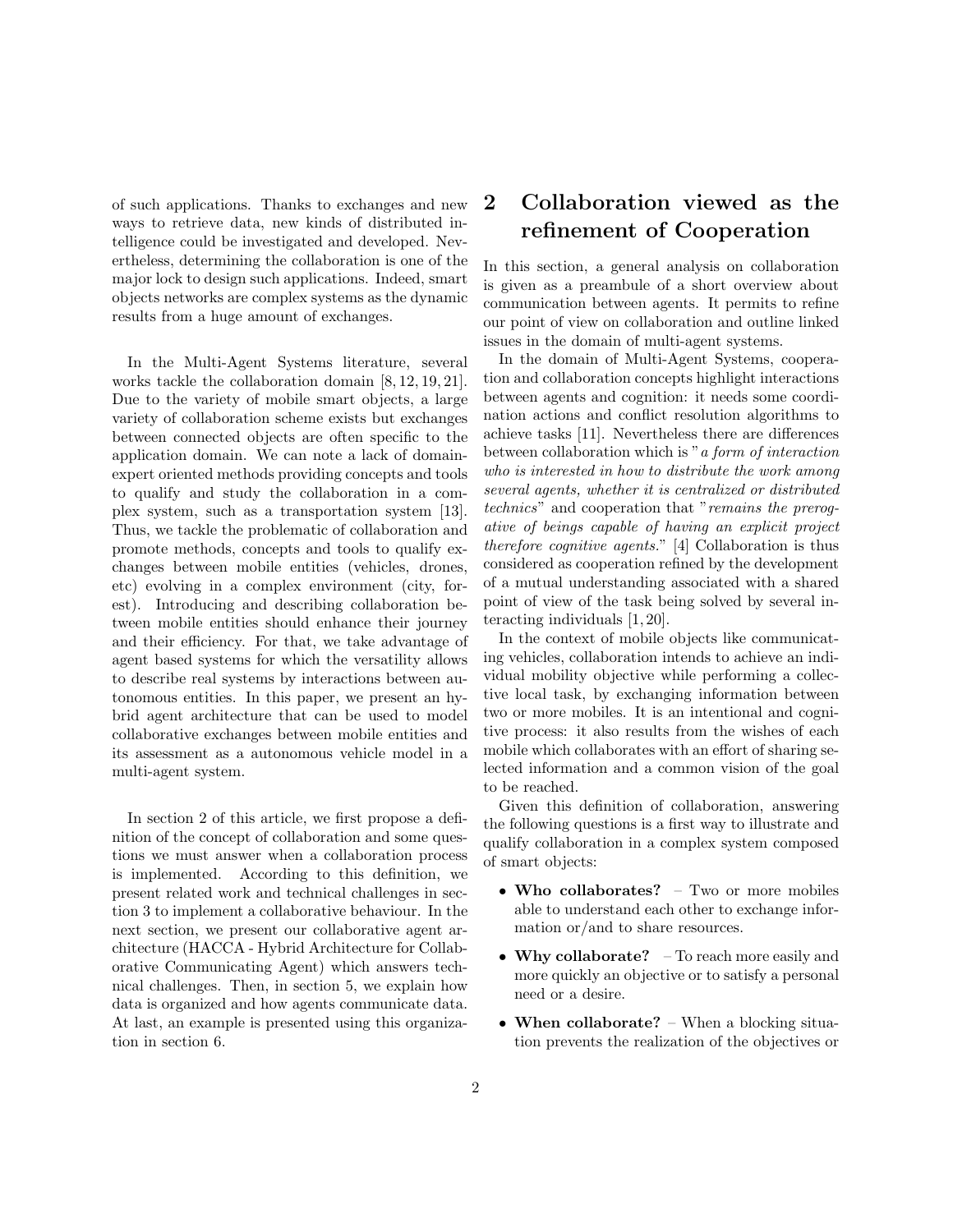when just an opportunity to collaborate arises quite simply for optimization.

- How to collaborate? So that two entities are able to communicate effectively. A language (ontology), expressive enough to convey information needed to perform tasks together (e.g. express problems or plan objectives), is mandatory.
- Which information must be transmitted? – Any information likely to solve or help to solve a problem. It will depend on the level of confidentiality, characteristics of agent, etc.

## 3 Collaboration oriented architectures, overview and discussion

#### 3.1 Overview

In the domain of Multi-Agent Systems, several architectures have been proposed to permit communication between agents or collaborative processes such as: (i) the Belief-Desire-Intention (BDI) architecture of Rao and Georgeff [16], (ii) Touring Machines of Ferguson  $[5]$ , (iii) InteRRaP model of Müller  $[14]$ , (iv) or DIMA of Zahia Guessoum [9]. These four architectures are summarized in the following section.

The Belief-Desire-Intention (BDI) architecture model [16] implements the principal aspects of Michael Bratman's theory of human practical reasoning with the notions of belief, desire and intention [2]. BDI architecture belongs to cognitive agent family. It introduces belief, desire intention and plans concepts for a "faithful" description of human behaviour. To manage communication, BDI architecture must be associated with another approaches (i.e Touring Machines, InteRRap and Dima) to be applied to communicating vehicle domain. The Touring Machines [5] or the InteRRaP [14] models present multilayered architectures with some specialized layers: (i) a reactive layer, (ii) a planning layer and (iii) a cooperative layer. For the InteRRap model, each layer uses a corresponding database which contains the required information for this layer. This point is interesting for our following proposition. The DIMA model [9] is a modular architecture where each module embeds all communication protocol, algorithms, reactive and cognitive subroutines. Depending on modeling, each module can be specialized. But the main problem is to handle communications transmitting between the different modules (assimilated as layers).

#### 3.2 Discussion

All these previous models propose a multi-layer architecture with a layer for the world representation, a layer for basic behaviours, another one for planned behaviours and a final one generally dedicated for communication and/or collaborative process. Communications between agents are often limited to this dedicated layer (the higher one, the more "cognitive" layer which initiate communication if needed). This approach implies that agent do everything it can before asking help to another agent, somewhere in the simulation environment. But in cases where agents represent quick mobile objects, this consideration could be useless because the processing time would be too long. For example, if a vehicle detects an accident in front of it, it must inform immediatly vehicles all around to avoid another one.

So, for modeling collaborative exchanges between mobile entities, an hybrid agent architecture is required to answer quickly to environmental stimuli (reactive part). This architecture must also include some storage capacity to record experiments and a management of objectives and priorities (deliberative or cognitive part). It must be associated with a definition of its interactions with the model: the way to record information (world representation, goals, interactions between agents) and the communication protocol to use with its dependencies that depend on the multiagent development platform.

The design of this architecture also raises the following question: how to organize data in an agent structure? The answer however depends on the type of agents we want to create and the structure must thus be adapted to the context. We can use different possible types of representation (knowledge and facts): A simple text files with lists, an XML file for knowledge or facts, graphs (oriented or not) or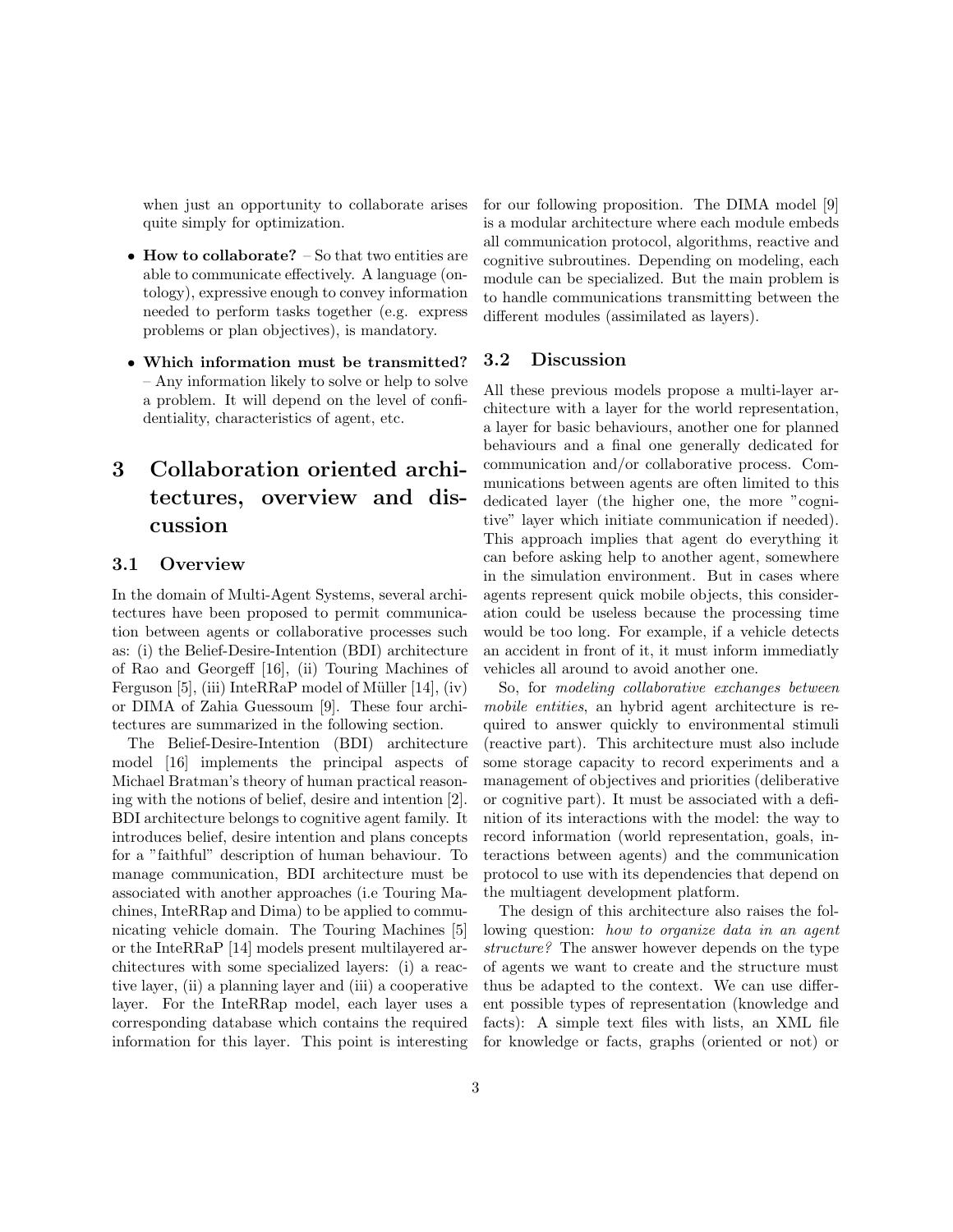a specific structure. A good data structure allows an easy reading of the rules and therefore optimizing the determination and monitoring of targets. This work is even more necessary in the context of information exchanges (with reciprocal updates of facts and knowledge databases of communicating entities). The chosen structure of data will have to integrate all these constraints.

Concerning the world representation for agent, we can distinguish different possible methods: Simple variables for different states of the agent, a graph (oriented or not) for mental representation, a matrix for environment representation or an adhoc structure. These data structures must be chosen depending on environments. For example, a matrix is relevant for the storage of rectangular environments but a graph better fits the materialization of the links between entities. We can intend a global structure to record all linked information: world model, entities encountered, objectives and so on. A multigraph structure seems to be interesting to group all information in one only structure. So we could create links between actions, knowledge, communications history, met agents, etc to have clusters of information. These clusters could be exchanged from an agent to another.

For the communication management, we should use ACL for structured exchanges, in multiagent systems. It exists different possibilities: KQML [6], FIPA/ACL [15], some specific language or protocol. Whether KQML or FIPA/ACL language, we must ensure that the current vocabulary is efficient to allow the exchange of information and data between agents. The choice of the tool depends on the opportunities provided (preconditions, post-conditions, etc) and on whether the intentions are taken into account or not. We must not forget that we are in a dynamic environment where the communication time may be reduced because of the speed of travel agents. So the communication protocol must be adapted to take account of these constraints.

## 4 Hybrid Architecture for Collaborative Communicating Agent

In order to model a collaborative multi-agent system, we propose in this section an hybrid agent architecture based on three layers (see Fig. 1). This achitecture addresses the issues presented in the previous section. The proposition is a layered architecture where each layer is dedicated to a specific level of cognition. These layers are projected on a library of behaviour rules and the agent knowledge hierarchical database. Low level data are collected through interfaces and refined to be delivered to the analysis algorithms and data storages. The architecture also includes a communication module that implements direct inter-agent communications for a matter of flexibility and efficiency.

#### 4.1 Layers and Behaviours

The architecture lower level is actually its interface to the environment. It is composed of two modules: the percepts module and the action module. The percepts module gathers information from the environment and dispatches it to both behaviour and data recording parts of the architecture. In case of a vehicle, the perception module gathers data from all the electronic sensors. The action module transmits orders to the various effectors of the agent. For a vehicle, this includes the management of electronic boxes that are mandatory for the link with car bodies. This lower level of the architecture also includes a raw data recording interface that sends data to the agent knowledge hierarchical database. This interface does not include an intelligent program. Data are not filtered nor sorted at this level. The purpose of this module is to facilitate the registration of raw data without the need for a specific program described in an upper layer. We explain below how data is organized and how it is used.

Three behaviours levels operate the collaboration according to behaviour cognition graduation. The first layer (reaction) manages all reactive behaviours. This is the operational module where all basics re-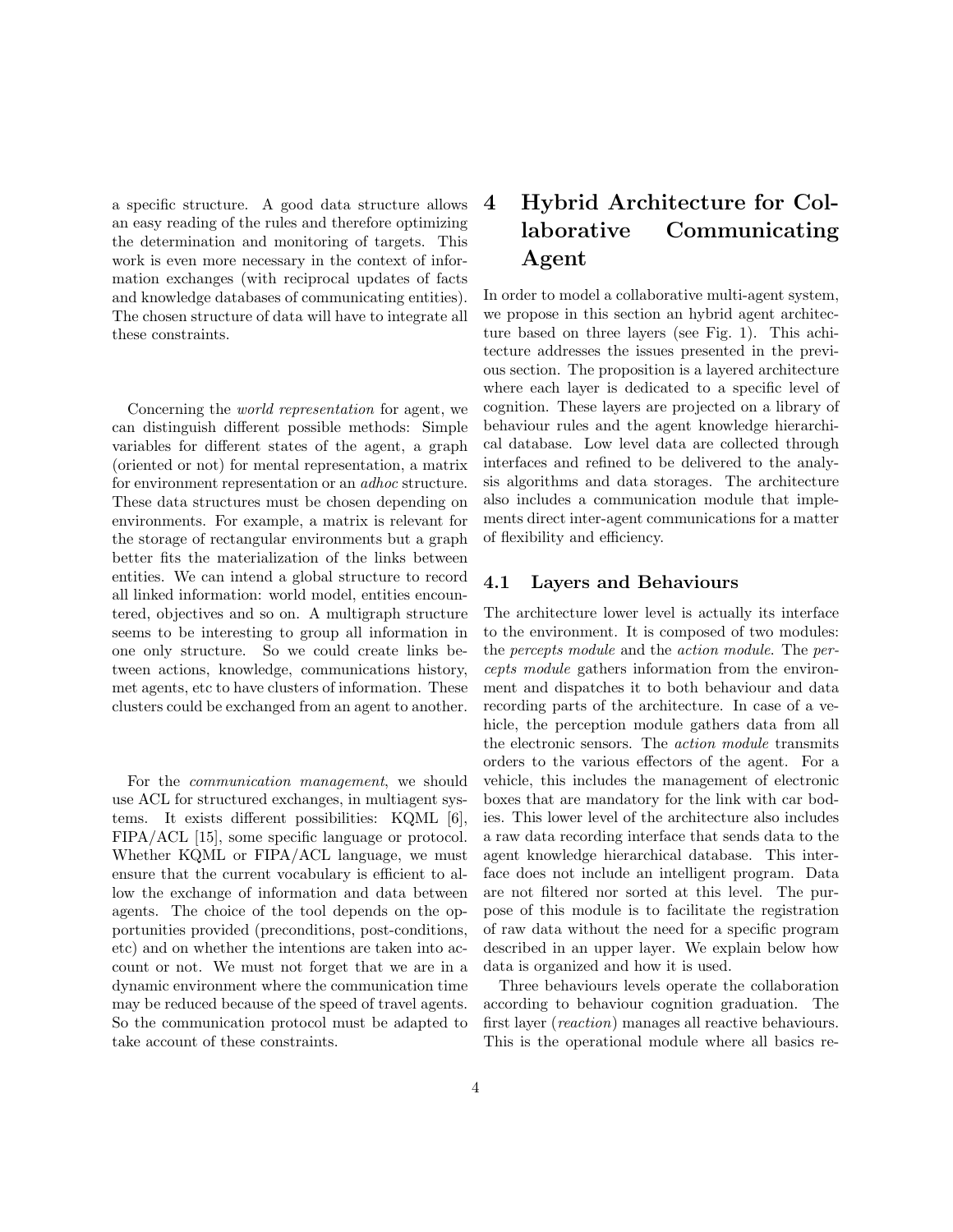

Figure 1: HACCA: Hybrid Architecture for Collaborative Communicating Agent

actions are treated. The second layer (integration) brings some more refined behaviours with a deepening of the decision process. This is the tactical module where actions plans with special constraints are implemented. The third layer (reflection) allows to integrate complex behaviours based on the previous layers decision process. This is the strategic module with some long-term views and where complex missions to be accomplished are implemented. The different layers are requested by message or by program (this may vary depending on the implementation, we will discuss about this in the next section). For example, the reaction layer depends on the data gathered by the perception module. Depending on the programmed basic behaviours, the integration layer can be called to execute subroutines helping the realization of the complete task. Similarly, the reflection layer can be called by the program of the integration layer if needed. All communications between layers can be associated with treatment priorities. This operation seems to be most appropriate to manage the behaviour of an intelligent vehicle that must sometimes quickly respond to environmental events while also being able to execute more complex tasks requiring to go through the basic knowledge and to establish action plans. The three layers use the behaviour rules library and the agent knowledge database.

### 4.2 Rules and Knowledge Representation

The behaviour rules library is a hierarchical object. The atomic bricks are the basic behaviours of agents, their reactions to the environment perception. Each basic behaviour has its own preconditions, constraints and postconditions. Then we find the actions plans which are composed by *basic behaviours*. Finally there are *complex plans* composed by *actions plans*. For all actions or plans, we can also find preconditions and constraints. All these basic behaviours, actions plans and complex plans are linked together. The organisation of these links are like a tree of actions. Each basic behaviour, actions plan or complex plan is called by a specific layer that is a kind of entry point in the action tree. This leads to a basic work can be conditionned by the reaction layer and possibly continue the whole plan by triggering the top layer. This is very useful when modeling highly mobile agents like communicating vehicles crossing at high speed on a road. The detection process (driving by percepts) executes the basic action but if the information to be exchanged is relevant to the other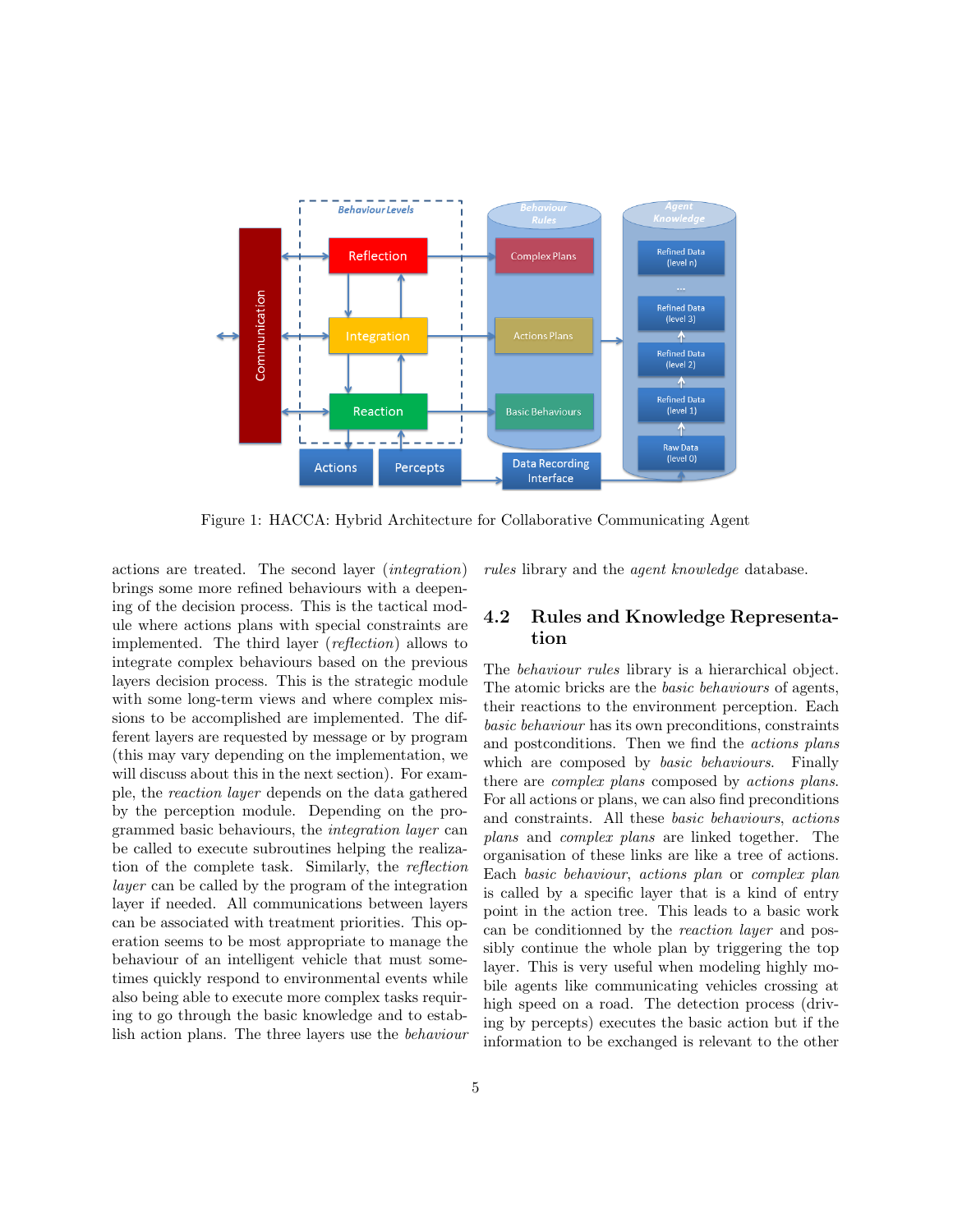vehicle, an additional request using a structured action plan can be called. This structured action or plan will be a part of the global tree of actions.

The main objective of the *agent knowledge* database is to correctly structure data to manage them quickly and communicate them to the outside. For example, sensors collect raw information that will be stored in the knowledge base. Then this raw information is analyzed and treated gradually by actions attached to the different layers. We can attach other information to complete and refine basic information. As to treatment, we obtain an information tree with basic information on the root and all information attached to the branches. These branches can be achieved by the various layers according to the requirements of the treatment.

Finally, we use a multigraph structure (which is described in the section 5) to ensure links between data, behaviours, agents, interactions and so on. This structure allows to manage all data relevant to a given action. Therefore there is a link between the requested action, the level of information we want to communicate (basic information or information more or less refined), the contacted agent, the results of the exchange. All these elements form a coherent whole. The nodes of the multigraph become entry points to a set of structured data. This data structure is useful to manage a huge amount of information. It also allows not to waste time during exchanges focusing on the right level of information (by choosing the right node of the tree). However all data remains accessible if the situation requires it. Each changing context adds new links and new nodes to the original structure.

#### 4.3 Communications Management

For us, we can define some collaborative actions and communications at different level. The communication module is the most important part of this architecture. To ensure a high level of responsiveness, this module is transverse. The communication module can be called by any layer, selects the right protocol depending on the geographical distance and the assigned task (diffusion, partial collaboration, full collaboration) and maintains links with the listener as long as the mission requires, so lets move from

one protocol to another as needed. For example, the agent detects an anomaly in its environment. A basic behaviour commands to inform agents all around but also to seek and define the nature of the anomaly. Then the agent uses the communication module for dissemination of critical information. Meanwhile, the basic behaviour triggers an action plan in the upper layer to understand what is the anomaly. Agents all around will receive the message that a critical element has been detected. Some agents (according to their objectives) will return a message to the first agent for more information. The message is received by the communication module but the message is routed to a top layer, the one that deals precisely the process of analysis of the anomaly. This block allows monitoring of the communication process between agents. Initially, there is a generic communication with a diffusion process which will turn into specific communication between two agents. As the agent knowledge base which is a multigraph, the communication process will be part of the same logic linking information and communicating agents. This module allows for easier building of a structured exchange based on hierarchical data.

## 5 Multigraph for building and sharing Contextual Knowledge

In the previous section we introduced quickly the agent architecture. Here we describe the organization of the agent knowledge.

In the context of mobile agents operating in an environment, there are mainly two types of observed or recorded items: static or stationary elements (in the environment, for example a road network), dynamic or movable elements (such as vehicles moving on this road network).

All agents interact continuously throughout the simulation. As we are in a context of autonomous agents possessing a level of reflection, it is necessary to record the events they face. According to the architecture that we described in the previous section, the agent has several levels of interpretation (reaction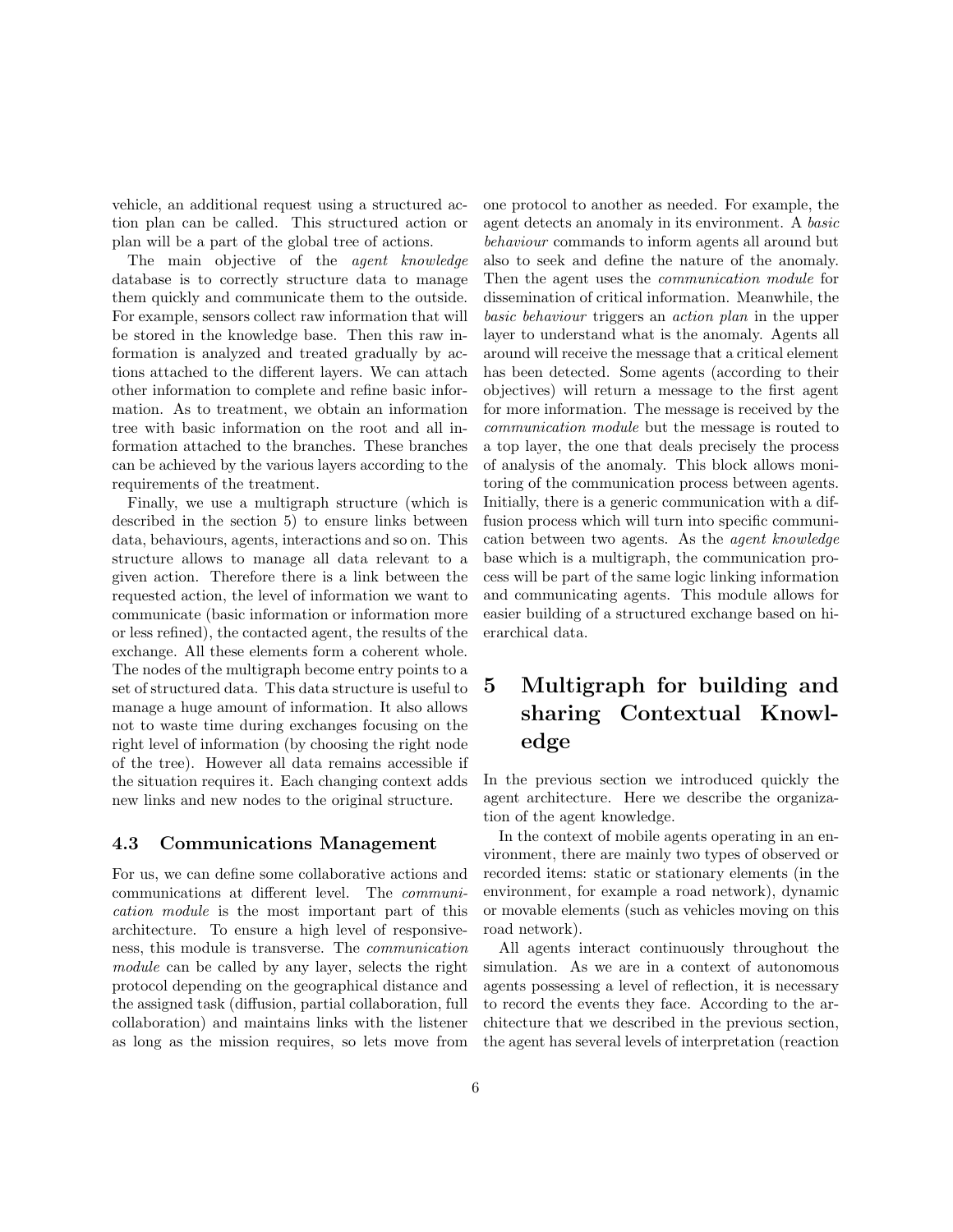

Figure 2: Representation of the multigraph structure (with 5 layers of objects and different kinds of nodes)

or operational, integration or tactical, reflection or strategic). Information collected in the environment must be stored in the agent knowledge in order to be used later by different layers with their associated behaviours. This means that during the simulation, the recorded information will gradually be refined, modified or deleted depending on programmed behaviours.

In addition, if the current agent finds itself in a situation where it does not have any solution or meets a particular situation of immediate danger or other information to communicate quickly, it must be able to communicate it to other agents. As we are in a collaborative context and in accordance with the definition that we have given in section 2, each information must be contextualized (if the need is proven). This implies that it is important to convey the sent information as well as sufficient information for another agent to understand properly and interpret correctly the received information.

In order to prioritize information properly, we propose a multigraph data organization (or multilayer) where each layer represents an object type (see Fig. 2). The first layer of the graph represents the environment or global static objects known or met by agent. The second layer is dedicated to dynamic objects (for example agents) that the current agent can observe and deal with them. The third layer represents events that the agent perceives or infers from observations. The fourth layer is used to track interactions with other agents recording the ongoing communications. The fifth layer symbolizes the concept of group and collaborative actions. All objects shown are nodes of different graph layers. At each stage of observation, the agent identifies the environmental elements (static or dynamic) and saves them in the multigraph then establishes links between elements. The various actions or behaviours gradually alter or enrich the multigraph.

Each object has common properties: a unique identifier, a designation (or nature of item, for example a road or a vehicle), a location, an observation date and a status (element state at observation time). However, depending on the nature of each object, additional properties can be recorded. For example, for a vehicle object, we find the path or travel time between point A and point B or the average speed on the daily trip. Another example for a communication object, there is the geographical area of emission (local broadcast, broadcast over an entire area, etc.), the priority of message or the time out between two messages.

For example, in an urban context and for a vehicle agent, the layer Environment is the road network (see Fig. 2., Nodes R1-R6). Each node of the graph represents a road or an intersection (it is not necessarily required to model the intersection if it does not include specific items used by agents). The layer Agents records other vehicles observed at each step of the simulation (nodes A1-A5). Each node vehicle will be linked to the road node it occupies (for example, link between A4 and R4). If several vehicles are stopped on the road of the agent, each vehicle is symbolized by a specific node (eg, nodes A2 and A3). Then a further process (depending on possible behaviours) can identify or infer a traffic jam (node E1). This traffic jam may be caused by a damaged vehicle which will also be identified (vehicle: node A4 accident: node E2). Traffic jam and accident are two examples of events recorded on the layer Events of the multigraph structure. At this level, links connect events nodes to vehicles nodes, themselves con-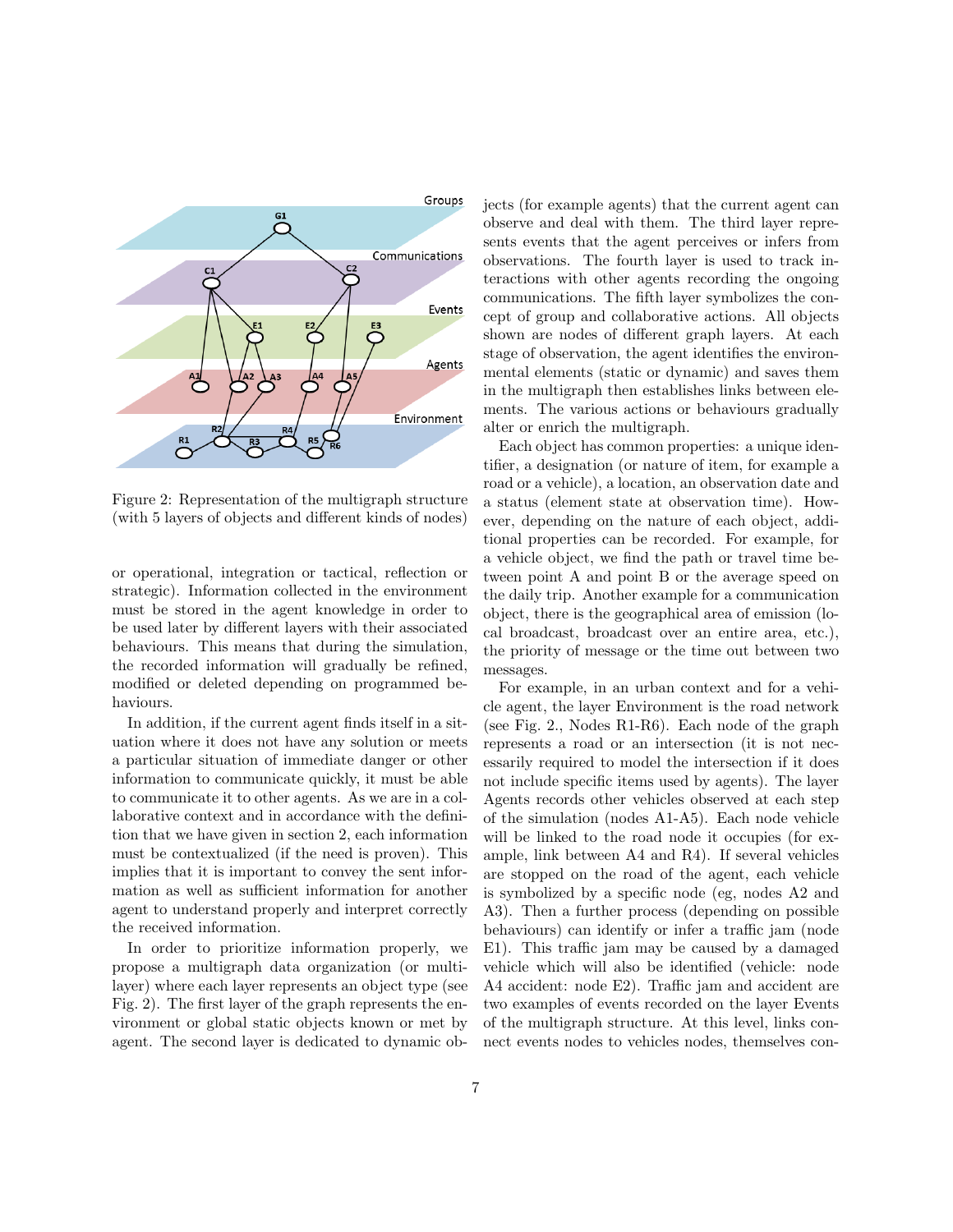

Figure 3: Evolution of the multigraph structure (example with the end of communication C2 and event E3 treated)

nected to roads nodes. As part of the accident (node E2), the vehicle that detected the event will inform other vehicles of its scope of communication (to be defined depending on the model), eg vehicle node A5. Each communication is a new node on the layer Communications of the multigraph (here node C2) and links are created between the communication node, the event node and vehicles nodes concerned by this communication (links between node C2, node E2, and node A5). Another example, node C1 represents an ongoing communication between current agent, node A1 and node A2 about the event E1. If the behaviour requires a more successful partnership, not a simple communication or intervention of several vehicles (eg, creation of a group), a group node is created on the layer Groups of the multigraph. Links are then established between the node group and communication nodes to symbolize the group and exchanges between different members (node G1).

During the process and successive interactions, the multigraph structure evolves. Some links are created, others are moved or deleted. Similarly, nodes can be updated or deleted if the context has changed (see Fig. 3).

For example, the communication between current

agent and agent A5 is completed. The communication node C2 is deleted. Obviously, the link connecting node C2 to node A5 is also deleted even the link to the event that caused the communication (between node C2 and node E2). Another case, the agent A5 moves on another road section (R6 to R4). The link that connected node R6 to node A5 is also removed. Another example, the event E3 symbolizing a blocked road is no longer valid. The node E3 is removed even links with road node R6.

Be aware that it is the symbolic representation of world as the agent perceives it with the information it has collected or has exchanged. This is not a realtime view of the situation. Some data may be incorrect if the observation date is too old hence the importance of ownership of observation date stored in each data node. Some behaviours can incorporate cleaning instructions of the structure. For example, if the difference between the current system date and the observation date exceeds a certain duration. In addition, these dates will necessarily be evaluated by agents receiving the information. Depending on the date, data can be simply ignored.

To summarize, the multigraph structure can be modified by environmental perception, exchanges of information, execution of behaviours, periodic or event-based cleaning behaviours retained by the agent to accomplish its objectives.

After the presentation of data structure, we describe how these data are exchanged during interactions between agents. We must distinguish several cases.

If the agent must communicate quickly crucial information, for example, warn following vehicles that an accident occurred just in front and an emergency braking is required, we can not send a lot of information frames on multiple communication channels. The message must be short and clear. For the agent watching the scene of accident, the behaviour related to the perception process generates the creation of an event node recording of the accident and connects it to the node representing the current road of agent. The generation of this kind of event triggers a diffusion procedure to inform vehicles in the geographical area. The message only contains main information (accident) and order of propagation (see Fig. 4).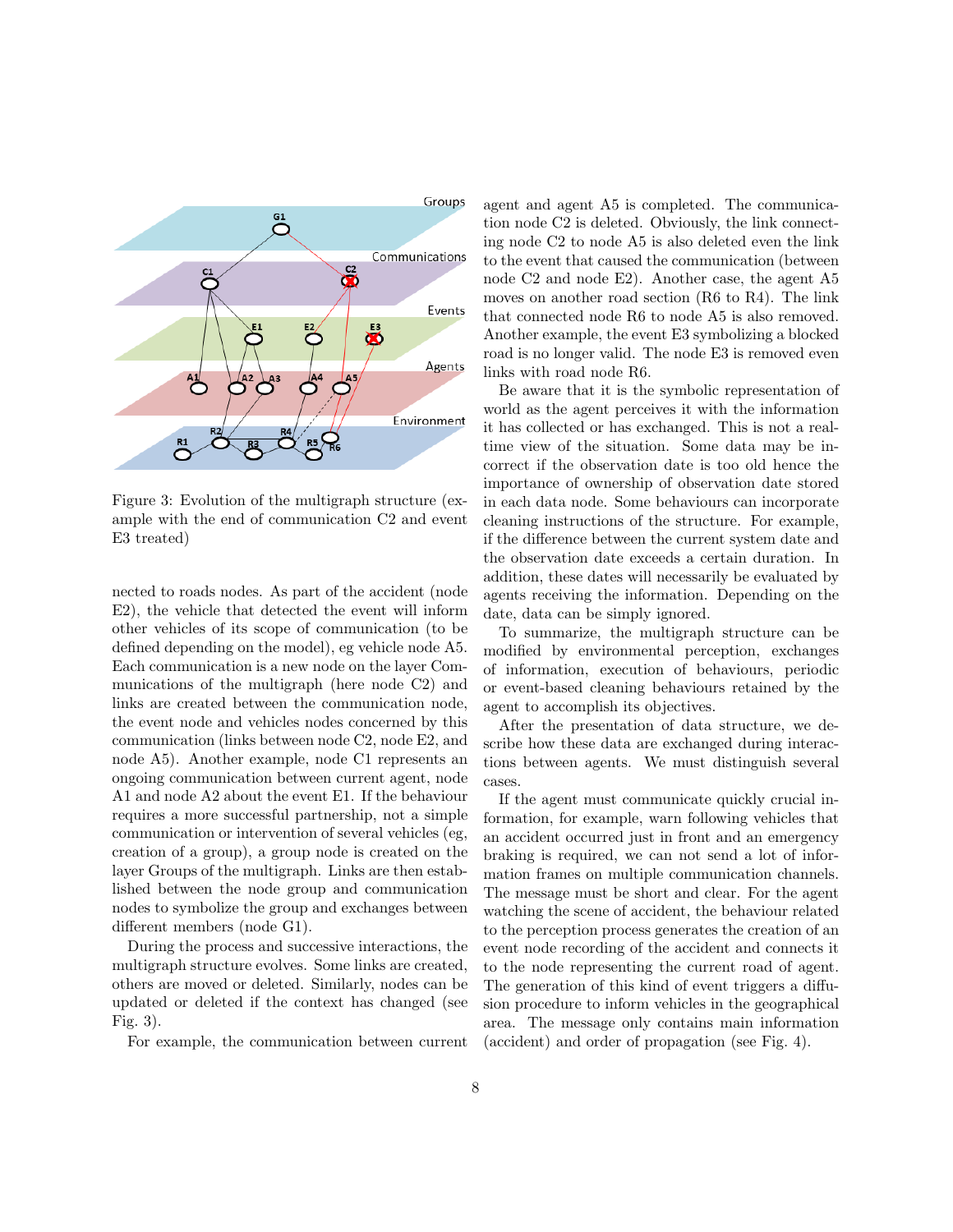

Figure 4: Sequence diagram for a detection of accident and communications for exchanges

Vehicles agents around the sending agent vehicle receive information that also triggers an immediate return in appropriate behaviour that is processed by the operational layer of the receiving agent (communication between Vehicle1 and Vehicle2). Information is also integrated into the multigraph of each agent but unrelated to a road node or another agent node (involved in the accident). This is basic information to enable immediate reaction (here a stop of Vehicle2 and propagation of the first alert message). Secondly, based on programmed behaviour, vehicle agent can ask in return information on the context of the accident. The first vehicle agent that issued the alert can therefore send a complete message by extracting a portion of the multigraph structure (communication between Vehicle3 and Vehicle1). As mentioned in the previous paragraphs, the event node is connected to a node agent that is connected to a road node. This helps to contextualize event precisely with these characteristics. This extract of the structure can change the behaviour of the recipient agent, for example, trigger an avoidance procedure if it were actually use the road where the accident occurred but it has time to change path.

To formalize a message frame, we use FIPA [15]. In any case, we find a unique identifier for conversation (which will be used for all correspondence between agents and serve as a reference), a sender, a receiver, a subject and a content. In the previous example, we have two types of messages: inform and request. The message content is an extraction of the multigraph structure. We describe mecanisms in the next section with an example in an urban context.

## 6 Example in an Urban Context using HACCA

Figure 5 presents a concrete case using HACCA (see section 4). Several vehicles (vehicle1 to vehicle8) evolve on a road network (road1 to road6). Each vehicle follows a particular path to get from point A to point B. Here all vehicles except vehicle8 follow road1, road3 and road6. Vehicle8 takes road4 then will take road2 and road5 before taking road6. The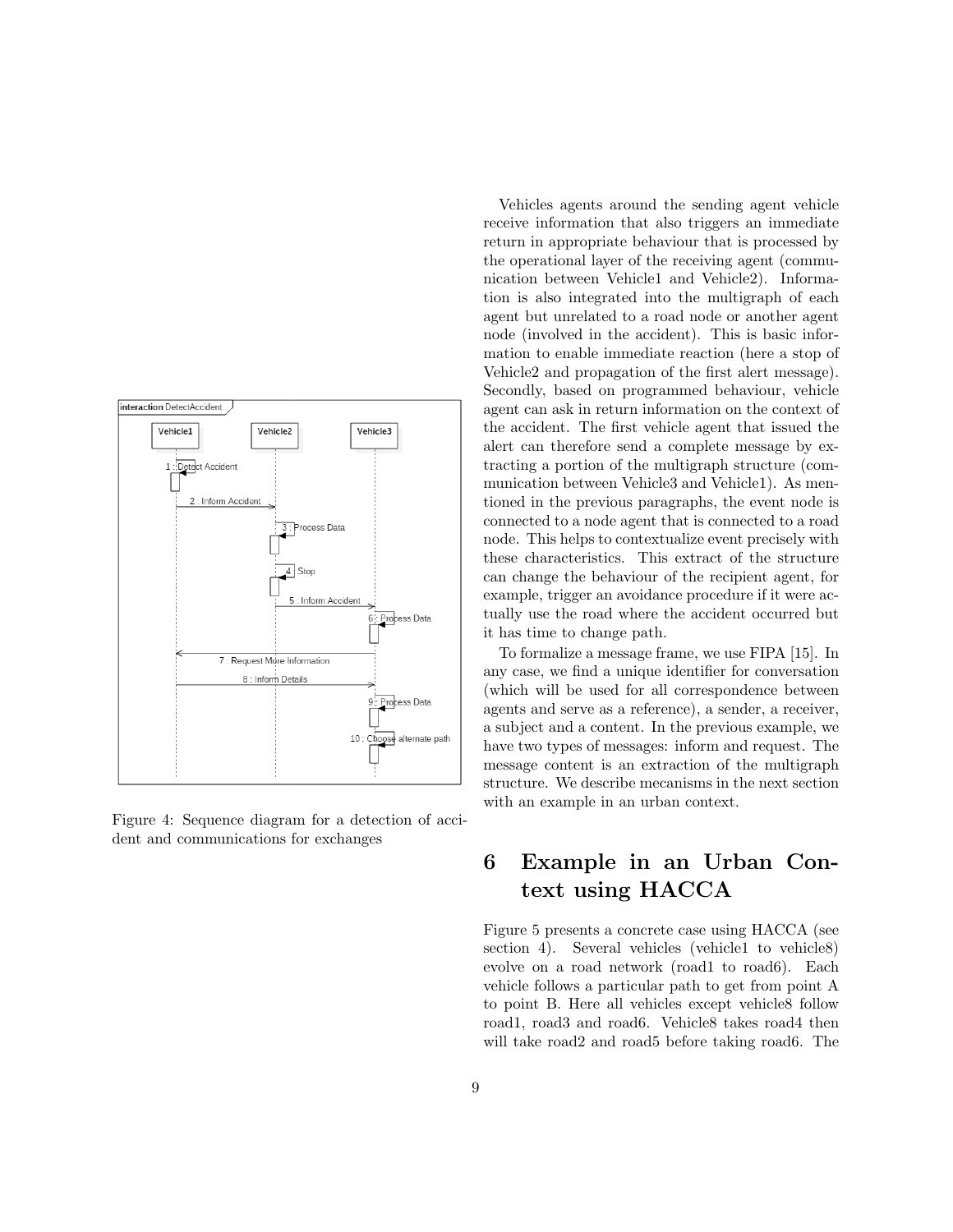

Figure 5: Example with several vehicles (communication areas and paths are represented)

circles symbolize the boundary of the field of communication.

To explain mechanisms of organization and data exchange, we will focus on vehicle2, vehicle4, vehicle7 and vehicle8. Vehicle2 observes the accident and stops. Vehicle4 does not observe the accident but stopped cars in front of it. Vehicle7 is a priori not affected by the accident. Vehicle8 is not yet on the accident area and can potentially avoid it.

What is happening to vehicle2? Vehicle2 observes its environment through the perception module (composed of sensors). It observes the scene all around and finds two stopped vehicles (vehicle1 and vehicle3) and also stopped the vehicle following (vehicle4). If we take the detailed structure in the section 5, vehicle2 already has in the multigraph structure, a definition of road network in the layer Environment. The Data Recording Interface module records observations in the layer Agents of multigraph. This triggers execution of a behaviour of the layer Reaction which will interpret situation. Vehicle2 concludes that vehicle1 had an accident and road3 is blocked. The multigraph structure will be enriched by two events in the layer Events. Both events trigger transmission of two messages. The first will notify nearby vehicles there is an accident without more information and they must stop absolutely. The second is a more general message to signal that road3 is blocked. The communication module, considering the importance of messages, will propagate information of accident with the highest priority and demand spread to the peripheral area to prevent further accidents. The message will be short and imperative. Information from the blocked road will be sent with a lower priority but with a much wider distribution to allow following vehicles to alter their path. Both communications are recorded in the multigraph by linking events, vehicles and concerned road.

What is happening to vehicle4? Vehicle4 observes its environment through the perception module. It notices two stopped vehicles (vehicle2 and vehicle3) and a moving vehicle following it (vehicle5) but it does not see the accident. The Data Recording Interface module records observations in the layer Agents of multigraph. This triggers a behaviour in the layer Reaction which interprets the situation. Vehicle4 concludes that there is a traffic jam made of vehicle2 and vehicle3, road3 is blocked. This triggers an update of the multigraph structure by creating two events in the layer Events. Both events trigger transmission of two messages. The first will notify nearby vehicles there is a traffic jam and must reduce their speed. The second message informs that road3 is blocked. Both messages will be broadcast on the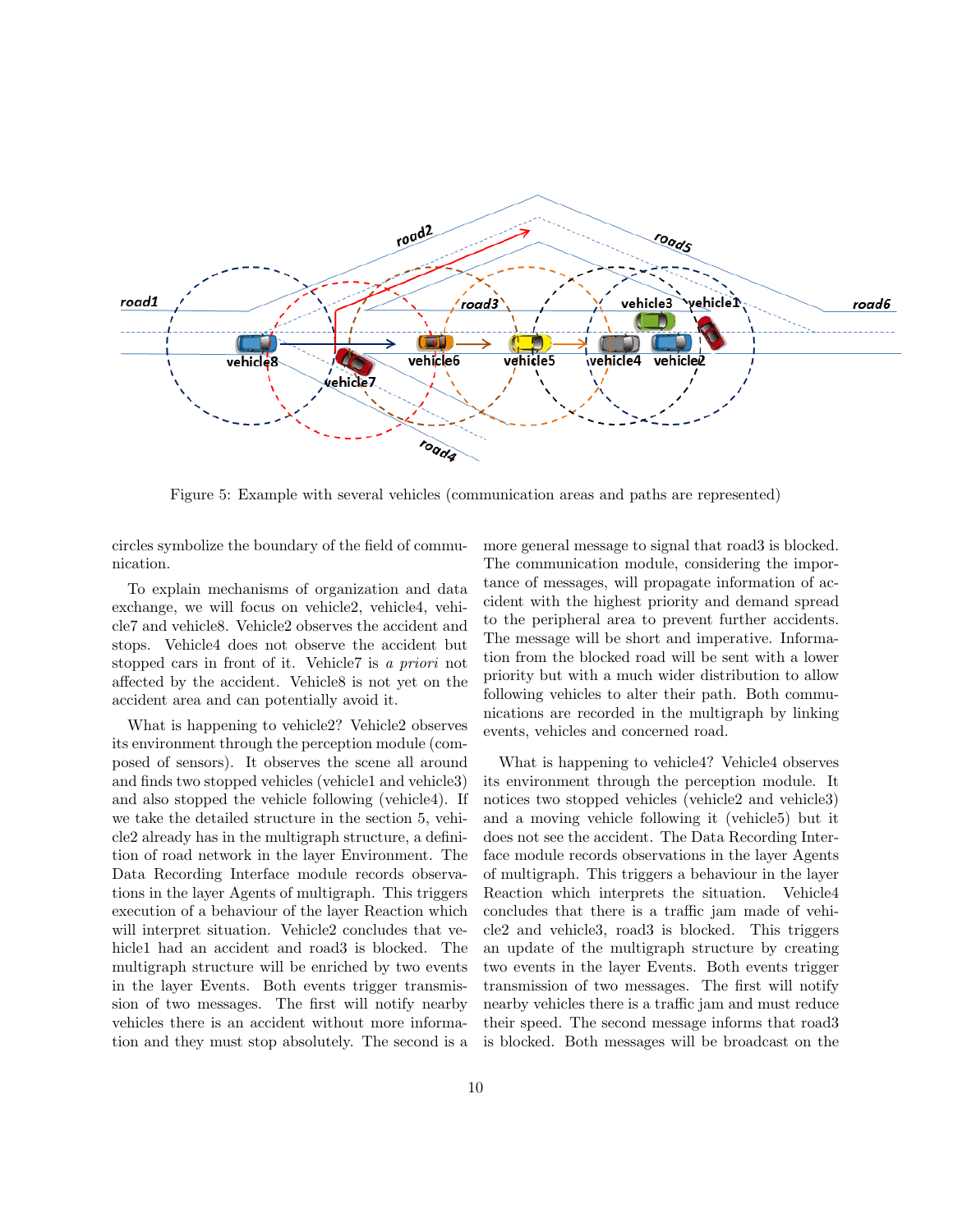geographical area with a request to spread without warning message or a very high priority. Moreover, in the case of traffic jam, the message will contain the event description with a list of stopped vehicles and the road concerned. Both communications are recorded in the multigraph by linking events, vehicles and the road concerned. The content will be an extract of multigraph with traffic jam node as entry point. Going up in the graph structure, we get all information. Vehicles receiving the message can decide reaction based behaviours built into agent. In addition, via the communication module, vehicle4 receives messages sent by vehicle2 in particular information about an accident with a high priority and an order of propagation. This will trigger a behaviour in layer Reaction and vehicle4 will stop immediately. At the same time, it spreads information on the accident. At this stage, two messages were sent by vehicle2 (accident and blocked road), three by vehicle4 (traffic jam, accident and blocked road). Vehicle4 already known the road blocked so it strengthens the knowledge of agent.

What is happening to vehicle7? Vehicle7 observes its environment through the perception module. It observes two moving vehicles (vehicle6 and vehicle8) and records information via the Data Recording Interface module. A priori vehicle7 is not concerned by the accident, nor by the blocked road because it must take road2. However, via the communication module, it will receive broadcast messages about traffic jam and blocked road that were issued and then redistributed by vehicle5 and vehicle6. The message about accident is no longer broadcast because vehicle7 is already quite far from it. After updating its multigraph structure and the initiation of appropriate behaviour, vehicle7 concludes that it is not concerned at all. But as messages contain a request to spread over a wide geographical area, it rebroadcasts around it the two received messages.

What is happening to vehicle8? Vehicle8 observes its environment through the perception module. It sees only vehicle7 moving. It records observations in the multigraph structure via the Data Recording Interface module. It also receives through the Communication module, two incoming messages informing of a traffic jam and a blocked road. The update of multigraph internal structure triggers appropriate and more elaborate behaviour of the layer Integration. As vehicle8 is affected by road3, it seeks a potential new path to avoid area. According to its knowledge, road2 can be taken. To acquire a certainty, it sends a message around to ask for information. So far, all sent messages used the FIPA inform type. Here, the message type is request. This creates a new communication node in layer 4 of the multigraph. As vehicle7 is in the reception area, it processes this message and looks into its internal structure if road2 is free. Then a dialog is engaged between the two vehicles to exchange information requested by updating the multigraphs structures of each.

In the end, after the accident with vehicle1, vehicle2 and vehicle3 were able to stop just in time and prevent following vehicles including vehicule4 to prevent further accidents. Then vehicle5 and vehicle6, on the same road have been informed of the creation of a traffic jam so they can gradually slow down and adjust their speed to the situation. Vehicle7 was not involved but has an information dissemination work (communication relay). Finally vehicle8 has read information on the geographical area and has established an alternative path with the help of vehicle7 information.

## 7 Conclusion

In this paper, we defined the collaboration between mobile agents. According to this definition and the urban context, we proposed HACCA, a multiagent hybrid architecture with three dedicated layers (reaction, integration and reflection). These layers are projected on a library of behaviours rules adapted to all situations (emergency, consolidation, distribution, etc) and an agent knowledge. Then we described the way data is organized in a multigraph structure and how to exchange information between agents. At last, an example with communicating vehicles is explained using this new structure and architecture.

We will continue the development of the collaborative agent architecture by implementing the full multigraph concept (for actions and behaviours) and by improving the information dissemination process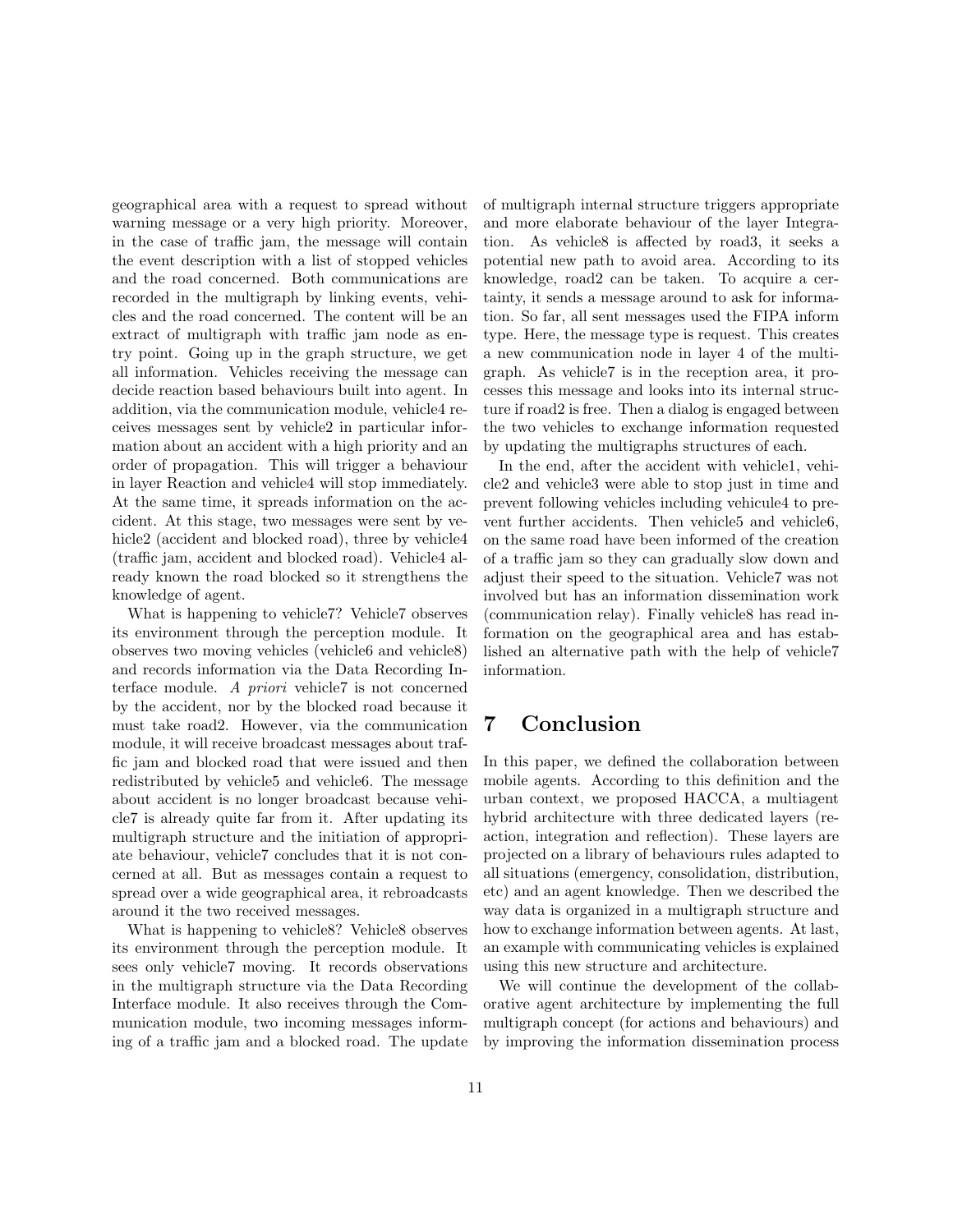in connection with the communication block. We will establish more elaborate action plans in connection with road traffic to show the interest of structured communication between the communicating vehicles and smart infrastructure. BDI mechanisms will be added to organize the internal decision processes and allow the creation of joint plans between agents.

## Aknowledgements

This work is sponsored by PSA group as part of the executive PhD program.

### References

- [1] M.-F. Blanquet. Web collaboratif, web coopératif, web 2.0.: quelles interrogations pour l'enseignant documentaliste. Formation des personnes ressources en documentation, 2009.
- [2] M. Bratman. What is Intention? Number n 27 ;n 69 in Report (Center for the Study of Language and Information (U.S.))). Stanford University, 1987.
- [3] Jean Michel Contet, Franck Gechter, Pablo Gruer, and Abder Koukam. Multiagent system model for vehicle platooning with merge and split capabilities. In Third International Conference on Autonomous Robots and Agents, pages 41–46, 2006.
- [4] Jacques Ferber. Les systèmes multi-agents : vers une intelligence collective. Informatique, Intelligence Artificielle. InterÉditions, 1995.
- [5] Innes A. Ferguson. Touring Machines: Autonomous Agents with Attitudes. Computer, 25(5):51–55, May 1992.
- [6] Tim Finin, Richard Fritzson, Don McKay, and Robin McEntire. KQML as an agent communication language. In Proceedings of the third international conference on Information and knowledge management, pages 456–463. ACM, 1994.
- [7] Bernard Flury-Hérard and Hervé De Tréglodé. Les véhicules communicants nécessitent-ils de nouvelles réglementations, 2015. 2015.
- [8] Barbara J Grosz. Collaborative Systems (AAAI-94 Presidential Address). AI magazine, 17(2):67, 1996.
- [9] Zahia Guessoum. Un environnement opérationnel de conception et de réalisation de  $syst\`emes multi-agents.$  PhD thesis, Paris 6, Grenoble, 1996. Th. : informatique.
- [10] Ratan Hudda, Clint Kelly, Garrett Long, Jun Luo, Atul Pandit, Dave Phillips, Lubab Sheet, and Ikhlaq Sidhu. Self driving cars. College of Engineering University of California, Berkeley, Berkeley: College of Engineering University of California, 2013, 2013.
- [11] N. R. Jennings. Controlling cooperative problem solving in industrial multi-agent systems using joint intentions. Artificial Intelligence, 75(2):195  $-240, 1995.$
- [12] Steven KC Lo. A collaborative multi-agent message transmission mechanism in intelligent transportation system–a smart freeway example. Information Sciences, 184(1):246–265, 2012.
- [13] Julien Monteil, Romain Billot, and Nour Eddin EL FAOUZI. Véhicules coopératifs pour une gestion dynamique du trafic: approche théorique et simulation. Recherche Transports Sécurité,  $(29):pp-47, 2013.$
- [14] Jörg P. Müller and Markus Pischel. The Agent Architecture InteRRaP: Concept and Application. Technical report, 1993.
- [15] Stefan Poslad, Phil Buckle, and Rob Hadingham. The FIPA-OS agent platform: Open source for open standards. In *Proceedings of* the 5th International Conference and Exhibition on the Practical Application of Intelligent Agents and Multi-Agents, volume 355, page 368, 2000.
- [16] Anand S. Rao and Michael P. Georgeff. BDI Agents: From Theory to Practice. In IN